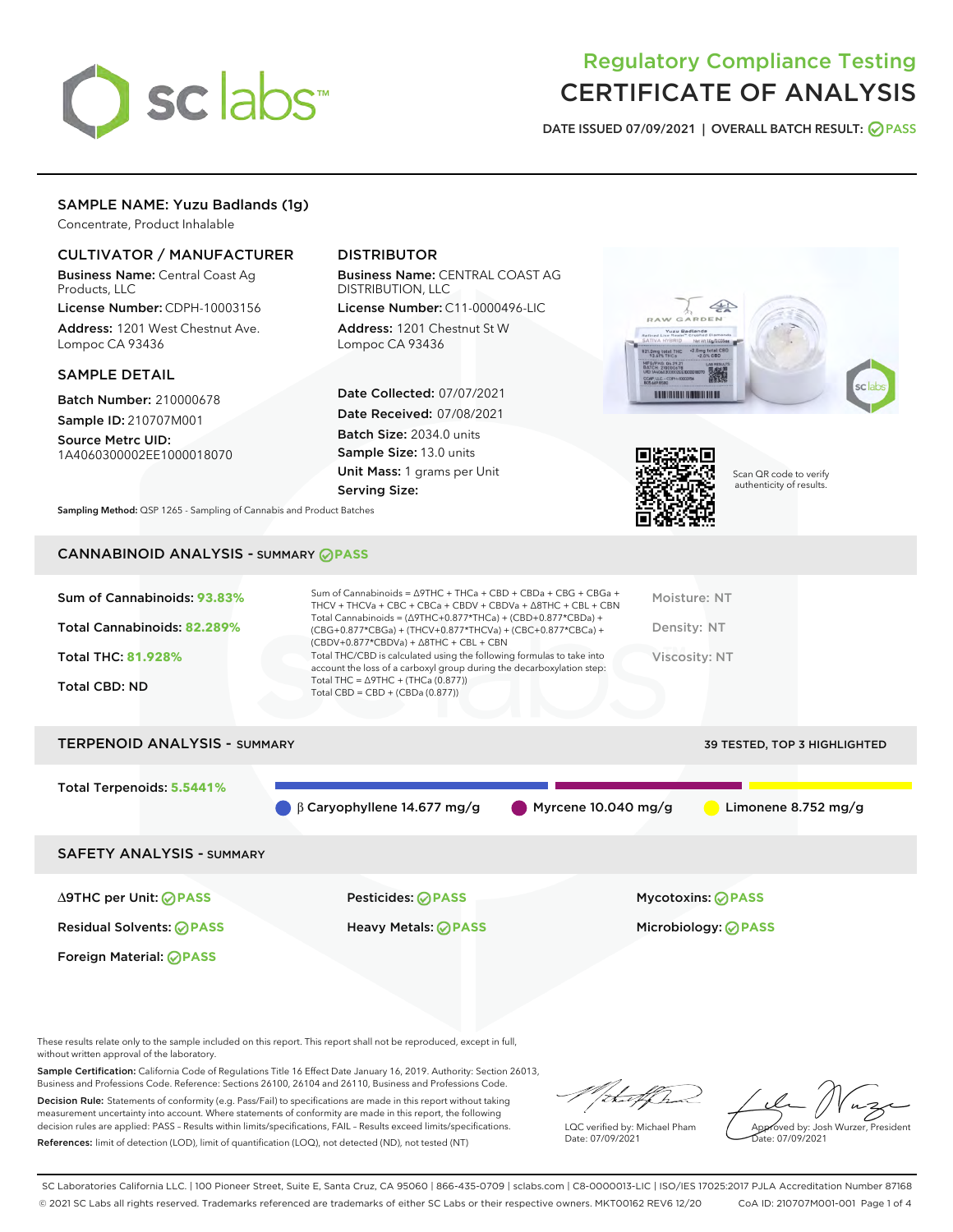



YUZU BADLANDS (1G) | DATE ISSUED 07/09/2021 | OVERALL BATCH RESULT: ◯ PASS

## CANNABINOID TEST RESULTS - 07/09/2021 2 PASS

Tested by high-performance liquid chromatography with diode-array detection (HPLC-DAD). **Method:** QSP 1157 - Analysis of Cannabinoids by HPLC-DAD

#### TOTAL CANNABINOIDS: **82.289%**

Total Cannabinoids (Total THC) + (Total CBD) + (Total CBG) + (Total THCV) + (Total CBC) + (Total CBDV) + ∆8THC + CBL + CBN

TOTAL THC: **81.928%** Total THC (∆9THC+0.877\*THCa)

TOTAL CBD: ND

Total CBD (CBD+0.877\*CBDa)

TOTAL CBG: ND Total CBG (CBG+0.877\*CBGa)

TOTAL THCV: 0.361% Total THCV (THCV+0.877\*THCVa)

TOTAL CBC: ND Total CBC (CBC+0.877\*CBCa)

TOTAL CBDV: ND Total CBDV (CBDV+0.877\*CBDVa)

| <b>COMPOUND</b>  | LOD/LOQ<br>(mg/g)          | <b>MEASUREMENT</b><br><b>UNCERTAINTY</b><br>(mg/g) | <b>RESULT</b><br>(mg/g) | <b>RESULT</b><br>(%) |
|------------------|----------------------------|----------------------------------------------------|-------------------------|----------------------|
| <b>THCa</b>      | 0.05/0.14                  | ±24.008                                            | 934.18                  | 93.418               |
| <b>THCVa</b>     | 0.07/0.20                  | ±0.197                                             | 4.12                    | 0.412                |
| <b>A9THC</b>     | 0.06 / 0.26                | N/A                                                | <b>ND</b>               | <b>ND</b>            |
| $\triangle$ 8THC | 0.1/0.4                    | N/A                                                | <b>ND</b>               | <b>ND</b>            |
| <b>THCV</b>      | 0.1 / 0.2                  | N/A                                                | <b>ND</b>               | <b>ND</b>            |
| <b>CBD</b>       | 0.07/0.29                  | N/A                                                | <b>ND</b>               | <b>ND</b>            |
| <b>CBDa</b>      | 0.02/0.19                  | N/A                                                | <b>ND</b>               | <b>ND</b>            |
| <b>CBDV</b>      | 0.04/0.15                  | N/A                                                | <b>ND</b>               | <b>ND</b>            |
| <b>CBDVa</b>     | 0.03 / 0.53                | N/A                                                | <b>ND</b>               | <b>ND</b>            |
| <b>CBG</b>       | 0.06/0.19                  | N/A                                                | <b>ND</b>               | <b>ND</b>            |
| <b>CBGa</b>      | 0.1/0.2                    | N/A                                                | <b>ND</b>               | <b>ND</b>            |
| <b>CBL</b>       | 0.06/0.24                  | N/A                                                | <b>ND</b>               | <b>ND</b>            |
| <b>CBN</b>       | 0.1 / 0.3                  | N/A                                                | <b>ND</b>               | <b>ND</b>            |
| <b>CBC</b>       | 0.2 / 0.5                  | N/A                                                | <b>ND</b>               | <b>ND</b>            |
| <b>CBCa</b>      | 0.07/0.28                  | N/A                                                | <b>ND</b>               | <b>ND</b>            |
|                  | <b>SUM OF CANNABINOIDS</b> |                                                    | 938.30 mg/g             | 93.83%               |

#### **UNIT MASS: 1 grams per Unit**

| ∆9THC per Unit                        | 1120 per-package limit     | <b>ND</b>                    | <b>PASS</b> |
|---------------------------------------|----------------------------|------------------------------|-------------|
| <b>Total THC per Unit</b>             |                            | 819.28 mg/unit               |             |
| <b>CBD</b> per Unit                   |                            | <b>ND</b>                    |             |
| <b>Total CBD per Unit</b>             |                            | <b>ND</b>                    |             |
| Sum of Cannabinoids<br>per Unit       |                            | 938.30 mg/unit               |             |
| <b>Total Cannabinoids</b><br>per Unit |                            | 822.89 mg/unit               |             |
| <b>MOISTURE TEST RESULT</b>           | <b>DENSITY TEST RESULT</b> | <b>VISCOSITY TEST RESULT</b> |             |

Not Tested

Not Tested

Not Tested

Terpene analysis utilizing gas chromatography-flame ionization detection (GC-FID). **Method:** QSP 1192 - Analysis of Terpenoids by GC-FID

| <b>COMPOUND</b>         | LOD/LOQ<br>(mg/g) | <b>MEASUREMENT</b><br><b>UNCERTAINTY</b><br>(mg/g) | <b>RESULT</b><br>(mg/g)                         | <b>RESULT</b><br>$(\%)$ |
|-------------------------|-------------------|----------------------------------------------------|-------------------------------------------------|-------------------------|
| $\beta$ Caryophyllene   | 0.004 / 0.012     | ±0.5225                                            | 14.677                                          | 1.4677                  |
| <b>Myrcene</b>          | 0.008 / 0.025     | ±0.1295                                            | 10.040                                          | 1.0040                  |
| Limonene                | 0.005 / 0.016     | ±0.1252                                            | 8.752                                           | 0.8752                  |
| $\alpha$ Humulene       | 0.009 / 0.029     | ±0.1688                                            | 5.258                                           | 0.5258                  |
| Fenchol                 | 0.010 / 0.034     | ±0.1112                                            | 2.874                                           | 0.2874                  |
| Linalool                | 0.009 / 0.032     | ±0.0960                                            | 2.525                                           | 0.2525                  |
| trans-β-Farnesene       | 0.008 / 0.025     | ±0.0762                                            | 2.147                                           | 0.2147                  |
| <b>Terpinolene</b>      | 0.008 / 0.026     | ±0.0345                                            | 1.683                                           | 0.1683                  |
| $\alpha$ Pinene         | 0.005 / 0.017     | ±0.0131                                            | 1.525                                           | 0.1525                  |
| $\beta$ Pinene          | 0.004 / 0.014     | ±0.0165                                            | 1.435                                           | 0.1435                  |
| <b>Terpineol</b>        | 0.016 / 0.055     | ±0.0764                                            | 1.244                                           | 0.1244                  |
| Ocimene                 | 0.011 / 0.038     | ±0.0298                                            | 0.929                                           | 0.0929                  |
| Caryophyllene<br>Oxide  | 0.010 / 0.033     | ±0.0280                                            | 0.609                                           | 0.0609                  |
| <b>Borneol</b>          | 0.005 / 0.016     | ±0.0197                                            | 0.469                                           | 0.0469                  |
| $\alpha$ Cedrene        | 0.005 / 0.016     | ±0.0116                                            | 0.386                                           | 0.0386                  |
| Fenchone                | 0.009 / 0.028     | ±0.0068                                            | 0.235                                           | 0.0235                  |
| Valencene               | 0.009 / 0.030     | ±0.0104                                            | 0.151                                           | 0.0151                  |
| Camphene                | 0.005 / 0.015     | ±0.0017                                            | 0.145                                           | 0.0145                  |
| $\alpha$ Bisabolol      | 0.008 / 0.026     | ±0.0072                                            | 0.135                                           | 0.0135                  |
| $\gamma$ Terpinene      | 0.006 / 0.018     | ±0.0011                                            | 0.062                                           | 0.0062                  |
| p-Cymene                | 0.005 / 0.016     | ±0.0015                                            | 0.056                                           | 0.0056                  |
| $\alpha$ Terpinene      | 0.005 / 0.017     | ±0.0007                                            | 0.048                                           | 0.0048                  |
| $\alpha$ Phellandrene   | 0.006 / 0.020     | ±0.0005                                            | 0.038                                           | 0.0038                  |
| 3 Carene                | 0.005 / 0.018     | ±0.0003                                            | 0.018                                           | 0.0018                  |
| Sabinene Hydrate        | 0.006 / 0.022     | N/A                                                | <loq< th=""><th><loq< th=""></loq<></th></loq<> | <loq< th=""></loq<>     |
| Guaiol                  | 0.009 / 0.030     | N/A                                                | <loq< th=""><th><loq< th=""></loq<></th></loq<> | <loq< th=""></loq<>     |
| Sabinene                | 0.004 / 0.014     | N/A                                                | <b>ND</b>                                       | <b>ND</b>               |
| Eucalyptol              | 0.006 / 0.018     | N/A                                                | ND                                              | <b>ND</b>               |
| (-)-Isopulegol          | 0.005 / 0.016     | N/A                                                | <b>ND</b>                                       | <b>ND</b>               |
| Camphor                 | 0.006 / 0.019     | N/A                                                | <b>ND</b>                                       | <b>ND</b>               |
| Isoborneol              | 0.004 / 0.012     | N/A                                                | ND                                              | ND                      |
| Menthol                 | 0.008 / 0.025     | N/A                                                | ND                                              | ND                      |
| Nerol                   | 0.003 / 0.011     | N/A                                                | ND                                              | ND                      |
| Citronellol             | 0.003 / 0.010     | N/A                                                | ND                                              | ND                      |
| R-(+)-Pulegone          | 0.003 / 0.011     | N/A                                                | ND                                              | ND                      |
| Geraniol                | 0.002 / 0.007     | N/A                                                | ND                                              | ND                      |
| <b>Geranyl Acetate</b>  | 0.004 / 0.014     | N/A                                                | ND                                              | ND                      |
| Nerolidol               | 0.009 / 0.028     | N/A                                                | ND                                              | ND                      |
| Cedrol                  | 0.008 / 0.027     | N/A                                                | ND                                              | <b>ND</b>               |
| <b>TOTAL TERPENOIDS</b> |                   |                                                    | 55.441 mg/g                                     | 5.5441%                 |

SC Laboratories California LLC. | 100 Pioneer Street, Suite E, Santa Cruz, CA 95060 | 866-435-0709 | sclabs.com | C8-0000013-LIC | ISO/IES 17025:2017 PJLA Accreditation Number 87168 © 2021 SC Labs all rights reserved. Trademarks referenced are trademarks of either SC Labs or their respective owners. MKT00162 REV6 12/20 CoA ID: 210707M001-001 Page 2 of 4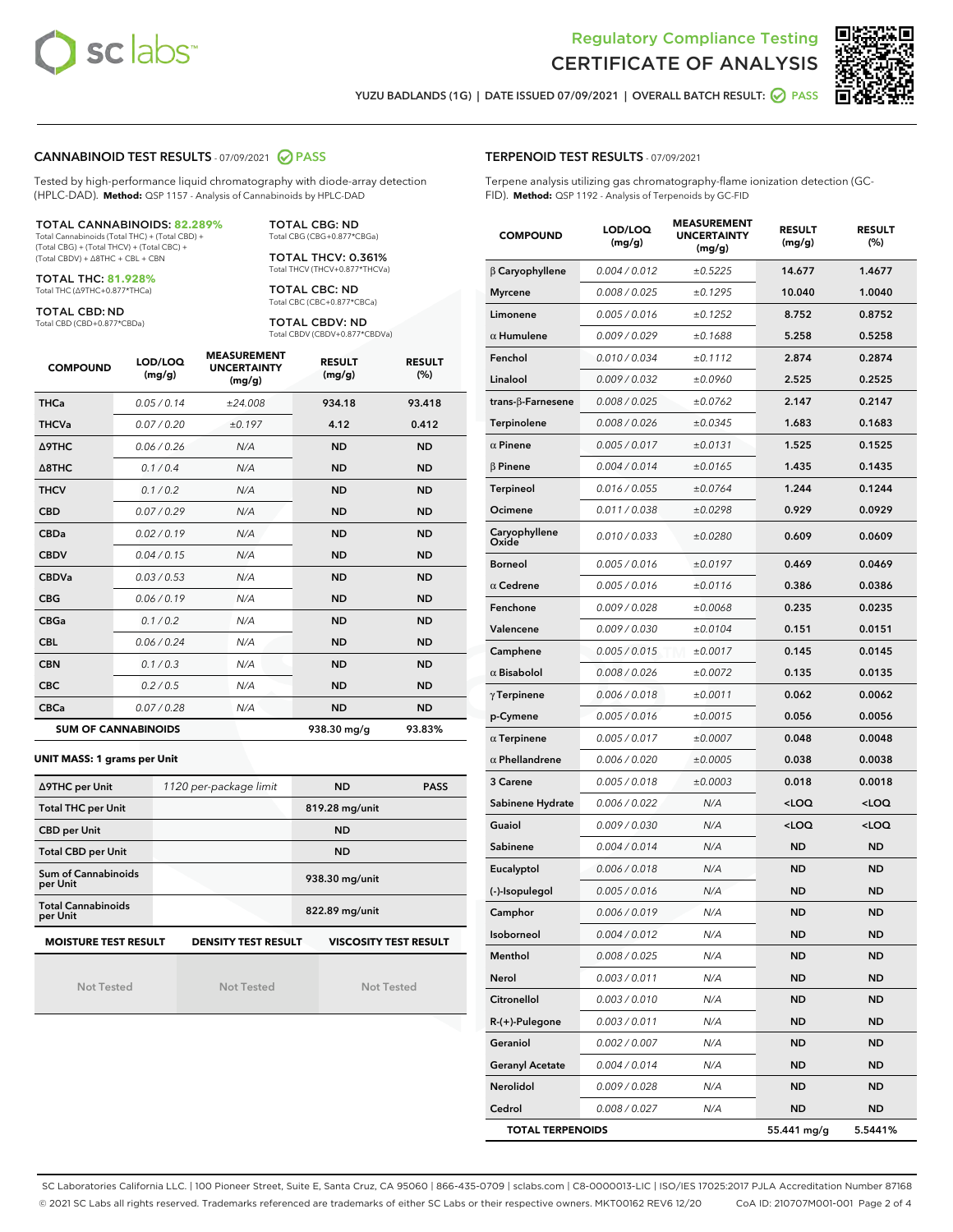



YUZU BADLANDS (1G) | DATE ISSUED 07/09/2021 | OVERALL BATCH RESULT:  $\bigcirc$  PASS

# CATEGORY 1 PESTICIDE TEST RESULTS - 07/09/2021 2 PASS

Pesticide and plant growth regulator analysis utilizing high-performance liquid chromatography-mass spectrometry (HPLC-MS) or gas chromatography-mass spectrometry (GC-MS). \*GC-MS utilized where indicated. **Method:** QSP 1212 - Analysis of Pesticides and Mycotoxins by LC-MS or QSP 1213 - Analysis of Pesticides by GC-MS

| <b>COMPOUND</b>             | LOD/LOQ<br>$(\mu g/g)$ | <b>ACTION</b><br>LIMIT<br>$(\mu g/g)$ | <b>MEASUREMENT</b><br><b>UNCERTAINTY</b><br>$(\mu g/g)$ | <b>RESULT</b><br>$(\mu g/g)$ | <b>RESULT</b> |
|-----------------------------|------------------------|---------------------------------------|---------------------------------------------------------|------------------------------|---------------|
| Aldicarb                    | 0.03/0.08              | $\ge$ LOD                             | N/A                                                     | <b>ND</b>                    | <b>PASS</b>   |
| Carbofuran                  | 0.02 / 0.05            | $>$ LOD                               | N/A                                                     | <b>ND</b>                    | <b>PASS</b>   |
| Chlordane*                  | 0.03 / 0.08            | $\ge$ LOD                             | N/A                                                     | <b>ND</b>                    | <b>PASS</b>   |
| Chlorfenapyr*               | 0.03/0.10              | $\ge$ LOD                             | N/A                                                     | <b>ND</b>                    | <b>PASS</b>   |
| Chlorpyrifos                | 0.02 / 0.06            | $\ge$ LOD                             | N/A                                                     | <b>ND</b>                    | <b>PASS</b>   |
| Coumaphos                   | 0.02 / 0.07            | $\ge$ LOD                             | N/A                                                     | <b>ND</b>                    | <b>PASS</b>   |
| Daminozide                  | 0.02/0.07              | $>$ LOD                               | N/A                                                     | <b>ND</b>                    | <b>PASS</b>   |
| <b>DDVP</b><br>(Dichlorvos) | 0.03/0.09              | $\geq$ LOD                            | N/A                                                     | <b>ND</b>                    | <b>PASS</b>   |
| <b>Dimethoate</b>           | 0.03 / 0.08            | $\ge$ LOD                             | N/A                                                     | <b>ND</b>                    | <b>PASS</b>   |
| Ethoprop(hos)               | 0.03/0.10              | $\geq$ LOD                            | N/A                                                     | <b>ND</b>                    | <b>PASS</b>   |
| Etofenprox                  | 0.02/0.06              | $>$ LOD                               | N/A                                                     | <b>ND</b>                    | <b>PASS</b>   |
| Fenoxycarb                  | 0.03 / 0.08            | $\ge$ LOD                             | N/A                                                     | <b>ND</b>                    | <b>PASS</b>   |
| Fipronil                    | 0.03 / 0.08            | $\ge$ LOD                             | N/A                                                     | <b>ND</b>                    | <b>PASS</b>   |
| Imazalil                    | 0.02 / 0.06            | $\geq$ LOD                            | N/A                                                     | <b>ND</b>                    | <b>PASS</b>   |
| Methiocarb                  | 0.02 / 0.07            | $\ge$ LOD                             | N/A                                                     | <b>ND</b>                    | <b>PASS</b>   |
| Methyl<br>parathion         | 0.03/0.10              | $\geq$ LOD                            | N/A                                                     | <b>ND</b>                    | <b>PASS</b>   |
| <b>Mevinphos</b>            | 0.03/0.09              | $>$ LOD                               | N/A                                                     | <b>ND</b>                    | <b>PASS</b>   |
| Paclobutrazol               | 0.02 / 0.05            | $\ge$ LOD                             | N/A                                                     | <b>ND</b>                    | <b>PASS</b>   |
| Propoxur                    | 0.03/0.09              | $\ge$ LOD                             | N/A                                                     | <b>ND</b>                    | <b>PASS</b>   |
| Spiroxamine                 | 0.03 / 0.08            | $\ge$ LOD                             | N/A                                                     | <b>ND</b>                    | <b>PASS</b>   |
| Thiacloprid                 | 0.03/0.10              | $\geq$ LOD                            | N/A                                                     | <b>ND</b>                    | <b>PASS</b>   |
|                             |                        |                                       |                                                         |                              |               |

## CATEGORY 2 PESTICIDE TEST RESULTS - 07/09/2021 @ PASS

| <b>COMPOUND</b>          | LOD/LOO<br>$(\mu g/g)$ | <b>ACTION</b><br>LIMIT<br>$(\mu g/g)$ | <b>MEASUREMENT</b><br><b>UNCERTAINTY</b><br>$(\mu g/g)$ | <b>RESULT</b><br>$(\mu g/g)$ | <b>RESULT</b> |
|--------------------------|------------------------|---------------------------------------|---------------------------------------------------------|------------------------------|---------------|
| Abamectin                | 0.03/0.10              | 0.1                                   | N/A                                                     | <b>ND</b>                    | <b>PASS</b>   |
| Acephate                 | 0.02/0.07              | 0.1                                   | N/A                                                     | <b>ND</b>                    | <b>PASS</b>   |
| Acequinocyl              | 0.02/0.07              | 0.1                                   | N/A                                                     | <b>ND</b>                    | <b>PASS</b>   |
| Acetamiprid              | 0.02/0.05              | 0.1                                   | N/A                                                     | <b>ND</b>                    | <b>PASS</b>   |
| Azoxystrobin             | 0.02/0.07              | 0.1                                   | N/A                                                     | <b>ND</b>                    | <b>PASS</b>   |
| <b>Bifenazate</b>        | 0.01/0.04              | 0.1                                   | N/A                                                     | <b>ND</b>                    | <b>PASS</b>   |
| <b>Bifenthrin</b>        | 0.02/0.05              | 3                                     | N/A                                                     | <b>ND</b>                    | <b>PASS</b>   |
| <b>Boscalid</b>          | 0.03/0.09              | 0.1                                   | N/A                                                     | <b>ND</b>                    | <b>PASS</b>   |
| Captan                   | 0.19/0.57              | 0.7                                   | N/A                                                     | <b>ND</b>                    | <b>PASS</b>   |
| Carbaryl                 | 0.02/0.06              | 0.5                                   | N/A                                                     | <b>ND</b>                    | <b>PASS</b>   |
| Chlorantranilip-<br>role | 0.04/0.12              | 10                                    | N/A                                                     | <b>ND</b>                    | <b>PASS</b>   |
| Clofentezine             | 0.03/0.09              | 0.1                                   | N/A                                                     | <b>ND</b>                    | <b>PASS</b>   |

| <b>CATEGORY 2 PESTICIDE TEST RESULTS</b> - 07/09/2021 continued |  |
|-----------------------------------------------------------------|--|
|-----------------------------------------------------------------|--|

| <b>COMPOUND</b>               | LOD/LOQ<br>(µg/g) | <b>ACTION</b><br><b>LIMIT</b><br>(µg/g) | <b>MEASUREMENT</b><br><b>UNCERTAINTY</b><br>(µg/g) | <b>RESULT</b><br>(µg/g) | <b>RESULT</b> |
|-------------------------------|-------------------|-----------------------------------------|----------------------------------------------------|-------------------------|---------------|
| Cyfluthrin                    | 0.12 / 0.38       | $\overline{c}$                          | N/A                                                | <b>ND</b>               | <b>PASS</b>   |
| Cypermethrin                  | 0.11/0.32         | 1                                       | N/A                                                | <b>ND</b>               | <b>PASS</b>   |
| Diazinon                      | 0.02 / 0.05       | 0.1                                     | N/A                                                | <b>ND</b>               | <b>PASS</b>   |
| Dimethomorph                  | 0.03 / 0.09       | 2                                       | N/A                                                | <b>ND</b>               | <b>PASS</b>   |
| Etoxazole                     | 0.02 / 0.06       | 0.1                                     | N/A                                                | <b>ND</b>               | <b>PASS</b>   |
| Fenhexamid                    | 0.03 / 0.09       | 0.1                                     | N/A                                                | <b>ND</b>               | <b>PASS</b>   |
| Fenpyroximate                 | 0.02 / 0.06       | 0.1                                     | N/A                                                | <b>ND</b>               | <b>PASS</b>   |
| Flonicamid                    | 0.03 / 0.10       | 0.1                                     | N/A                                                | <b>ND</b>               | <b>PASS</b>   |
| Fludioxonil                   | 0.03 / 0.10       | 0.1                                     | N/A                                                | <b>ND</b>               | <b>PASS</b>   |
| Hexythiazox                   | 0.02 / 0.07       | 0.1                                     | N/A                                                | <b>ND</b>               | <b>PASS</b>   |
| Imidacloprid                  | 0.04 / 0.11       | 5                                       | N/A                                                | <b>ND</b>               | <b>PASS</b>   |
| Kresoxim-methyl               | 0.02 / 0.07       | 0.1                                     | N/A                                                | <b>ND</b>               | <b>PASS</b>   |
| Malathion                     | 0.03 / 0.09       | 0.5                                     | N/A                                                | <b>ND</b>               | <b>PASS</b>   |
| Metalaxyl                     | 0.02 / 0.07       | 2                                       | N/A                                                | <b>ND</b>               | <b>PASS</b>   |
| Methomyl                      | 0.03 / 0.10       | $\mathcal{I}$                           | N/A                                                | <b>ND</b>               | <b>PASS</b>   |
| Myclobutanil                  | 0.03 / 0.09       | 0.1                                     | N/A                                                | <b>ND</b>               | <b>PASS</b>   |
| Naled                         | 0.02 / 0.07       | 0.1                                     | N/A                                                | <b>ND</b>               | <b>PASS</b>   |
| Oxamyl                        | 0.04 / 0.11       | 0.5                                     | N/A                                                | <b>ND</b>               | <b>PASS</b>   |
| Pentachloronitro-<br>benzene* | 0.03 / 0.09       | 0.1                                     | N/A                                                | <b>ND</b>               | <b>PASS</b>   |
| Permethrin                    | 0.04/0.12         | 0.5                                     | N/A                                                | <b>ND</b>               | <b>PASS</b>   |
| Phosmet                       | 0.03 / 0.10       | 0.1                                     | N/A                                                | <b>ND</b>               | <b>PASS</b>   |
| Piperonylbu-<br>toxide        | 0.02 / 0.07       | 3                                       | N/A                                                | <b>ND</b>               | <b>PASS</b>   |
| Prallethrin                   | 0.03 / 0.08       | 0.1                                     | N/A                                                | <b>ND</b>               | <b>PASS</b>   |
| Propiconazole                 | 0.02 / 0.07       | 0.1                                     | N/A                                                | <b>ND</b>               | <b>PASS</b>   |
| Pyrethrins                    | 0.04 / 0.12       | 0.5                                     | N/A                                                | <b>ND</b>               | <b>PASS</b>   |
| Pyridaben                     | 0.02 / 0.07       | 0.1                                     | N/A                                                | <b>ND</b>               | <b>PASS</b>   |
| Spinetoram                    | 0.02 / 0.07       | 0.1                                     | N/A                                                | <b>ND</b>               | <b>PASS</b>   |
| Spinosad                      | 0.02 / 0.07       | 0.1                                     | N/A                                                | <b>ND</b>               | <b>PASS</b>   |
| Spiromesifen                  | 0.02 / 0.05       | 0.1                                     | N/A                                                | <b>ND</b>               | <b>PASS</b>   |
| Spirotetramat                 | 0.02 / 0.06       | 0.1                                     | N/A                                                | ND                      | <b>PASS</b>   |
| Tebuconazole                  | 0.02 / 0.07       | 0.1                                     | N/A                                                | <b>ND</b>               | <b>PASS</b>   |
| Thiamethoxam                  | 0.03 / 0.10       | 5                                       | N/A                                                | <b>ND</b>               | <b>PASS</b>   |
| Trifloxystrobin               | 0.03 / 0.08       | 0.1                                     | N/A                                                | <b>ND</b>               | <b>PASS</b>   |

SC Laboratories California LLC. | 100 Pioneer Street, Suite E, Santa Cruz, CA 95060 | 866-435-0709 | sclabs.com | C8-0000013-LIC | ISO/IES 17025:2017 PJLA Accreditation Number 87168 © 2021 SC Labs all rights reserved. Trademarks referenced are trademarks of either SC Labs or their respective owners. MKT00162 REV6 12/20 CoA ID: 210707M001-001 Page 3 of 4